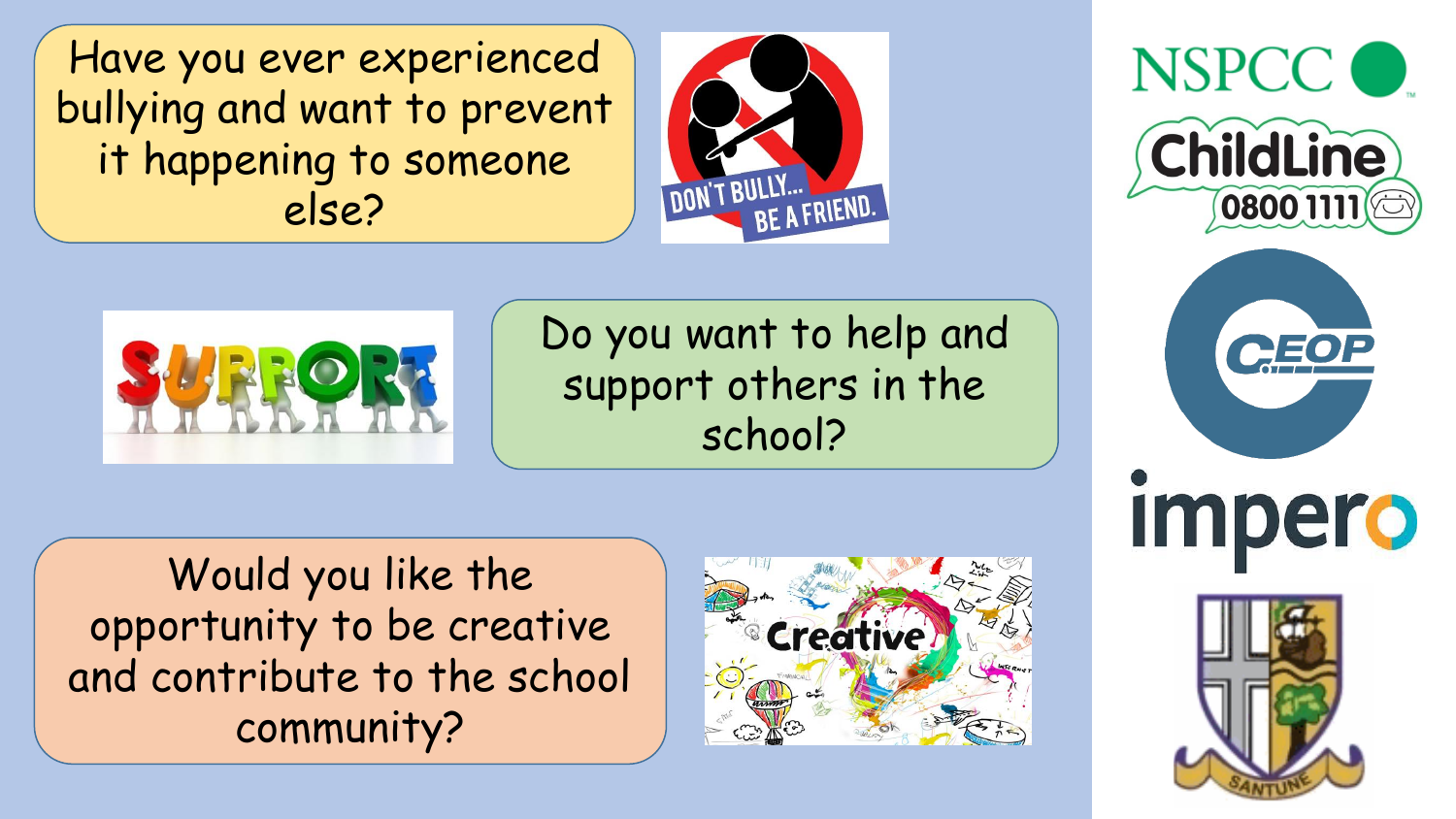## **Join the Safeguarding Group!**

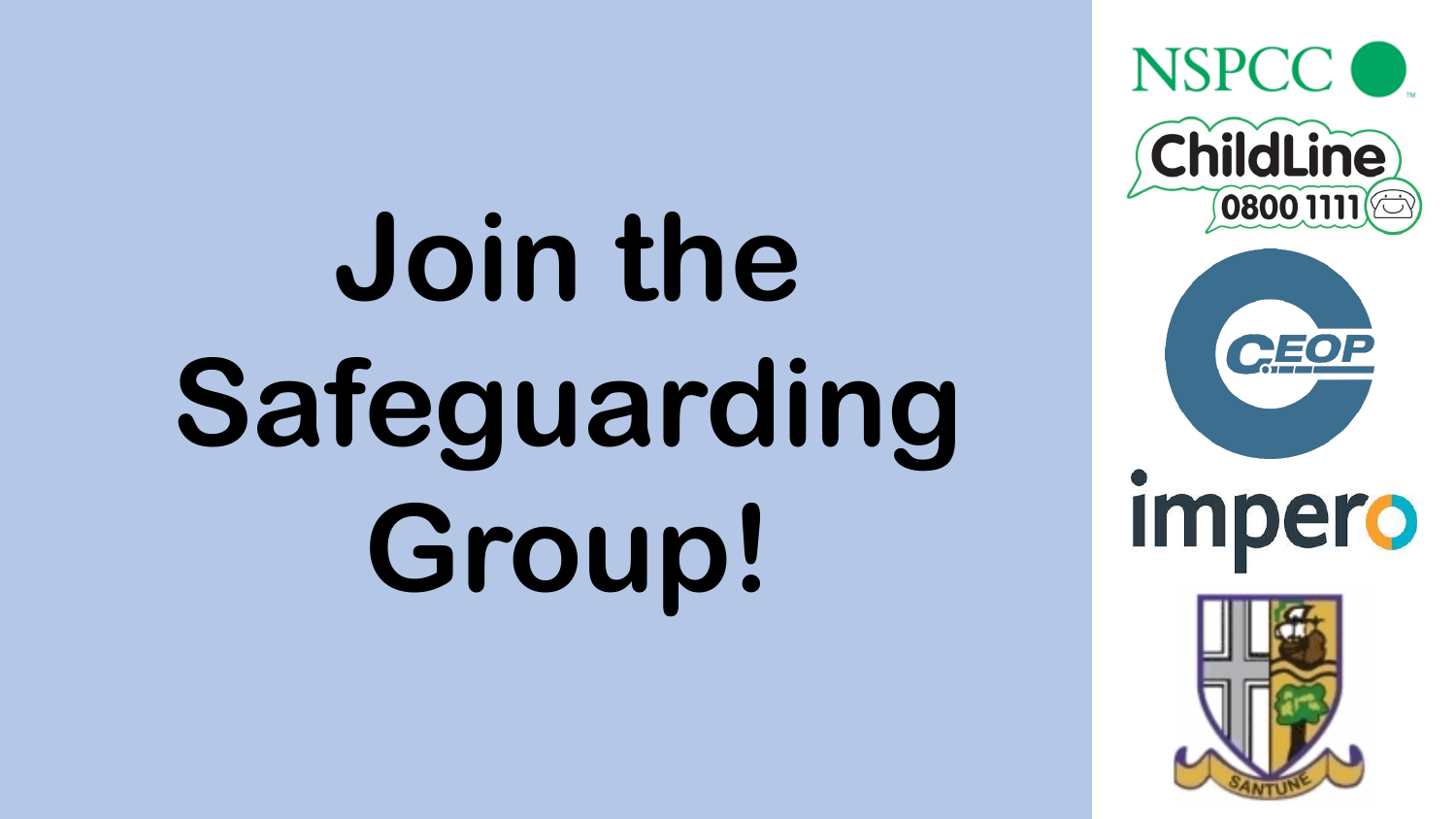## **What is the Safeguarding Group?**

The Safeguarding Group will help ensure the safety of all pupils at Shavington Academy. We will look inform students about a range of topics including:

- E-Safety and how to stay safe when using the internet
- What to do if you are experiencing bullying or know someone who is being bullied
- Coping strategies for anxiety
- Self-harm awareness and coping mechanisms
- Dangers of drugs and alcohol
- How to maintain good mental health

If you have experienced any of these you have the power to try and prevent it from happening to anyone else by joining the Safeguarding Group!

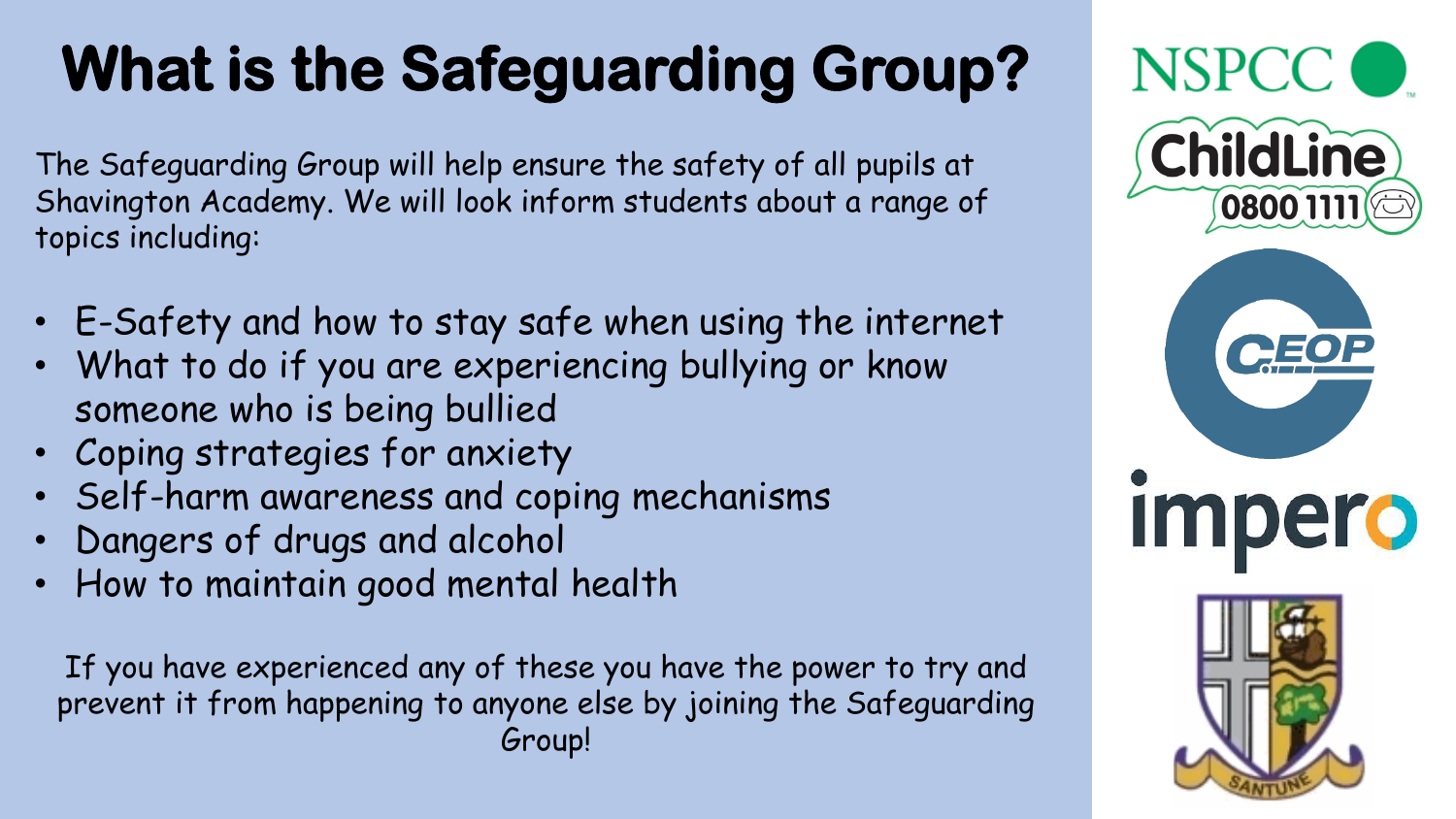Not only will the Safeguarding Group develop your skills in helping and supporting others but also your creative skills!

The Safeguarding Group are looking to publish a monthly newsletter for all students at Shavington

We will also be creating a video to inform everyone at Shavington about how to report any Safeguarding concerns.

These are only a couple of ideas! If you have any suggestions come along to the group and get involved!